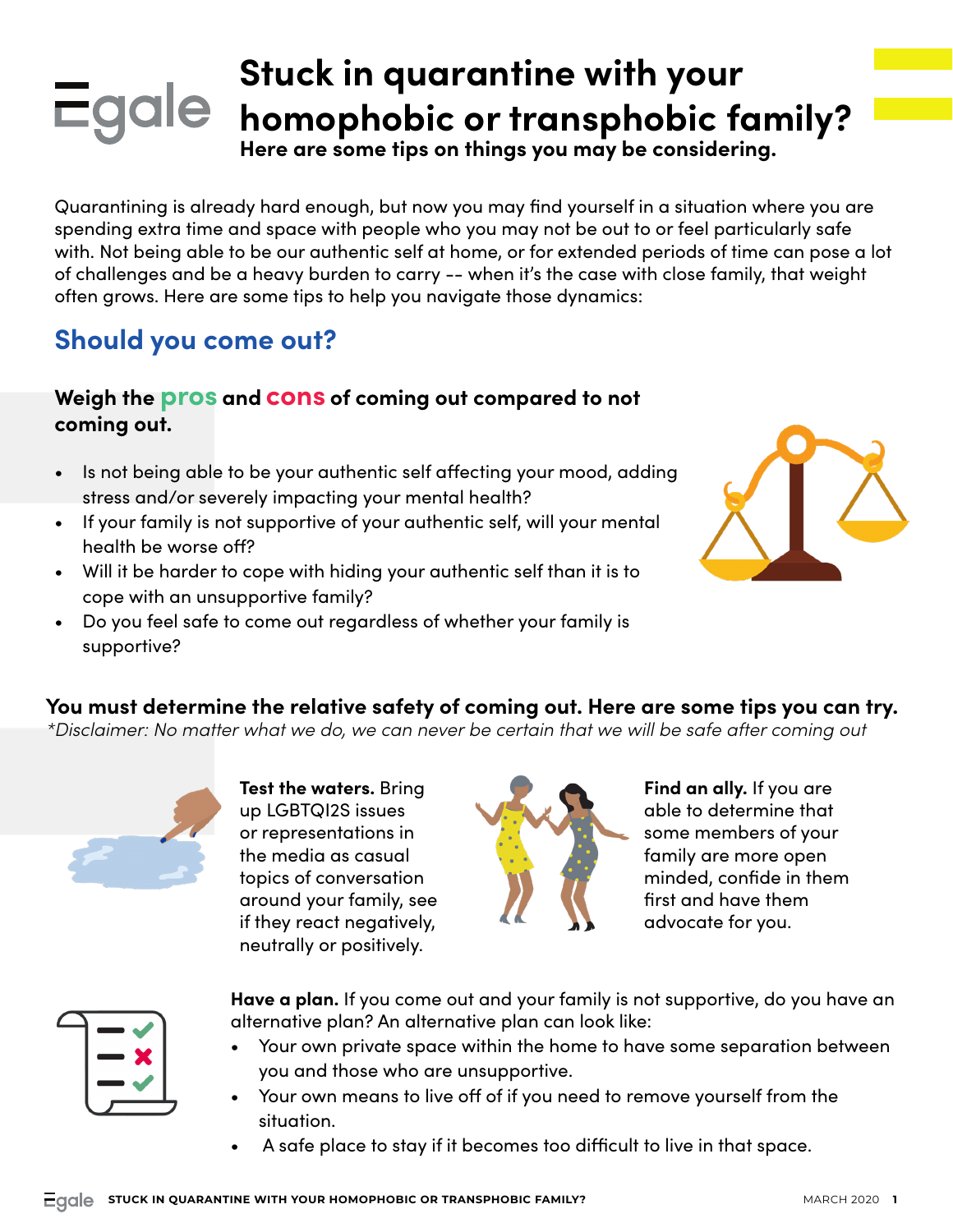*If you determine that it is relatively safe to come out or that you must come out regardless*

### **Things to consider when coming out**

**There is no right or wrong way but here are some things to consider:**

## SPACE

Whether you are coming out in the moment, or you have planned a family meeting, be sure to take the space and time to have a full conversation where everyone can pay full attention

### STORY

Tell your story of how it has been like to live as an LGBTQI2S person, allow them an inside scoop to your perspective.



FEEL Focus on letting them know that this

is very important to you and that you care deeply about living authentically. Allowing yourself to live authentically amongst them is you placing a trust in them that they will respect and honour your identity. Emphasize that their acceptance will make you feel happy and safe.



**LISTE** 

Listen to their concerns and issues, they may explain it to you in a way that is easy for you to dispel any myths or misinformation that they believe. Refrain from interrupting them and being too defensive.



## **CALM**

Do your best to remain calm and clear, and leave little room for miscommunication

### TIME

Give them time. Be patient. This could be very big news and very different to how your parents/guardians have pictured your life to be. Allow them time to process and ask questions. Everybody processes information and emotions differently. Their first response might not be what you hoped for.



# RESOURCES

Provide your parents with resources that can further educate them on LGBTQI2S issues. These are some handy ones to have.

- [What to do when your child comes out to you](https://egale.ca/awareness/what-to-do-when-your-child-comes-out-to-you/)
- [Pronoun tips](https://egale.ca/awareness/pronoun-resource-for-teachers/)
- [The Genderbread Person and a list of definitions](https://egale.ca/awareness/the-genderbread-person/)

[PFLAG Canada a](https://pflagcanada.ca/resources/)lso has some great resources for parents.

- [Supporting your intersex child](https://egale.ca/awareness/supporting-your-intersex-child/)
- [Supporting your gender diverse child](https://egale.ca/awareness/supporting-gender-diverse-child/)
- [Anti-LGBTQI2S Cyberbullying](https://egale.ca/awareness/tackling-anti-lgbtqi2s-cyberbullying-in-schools/)